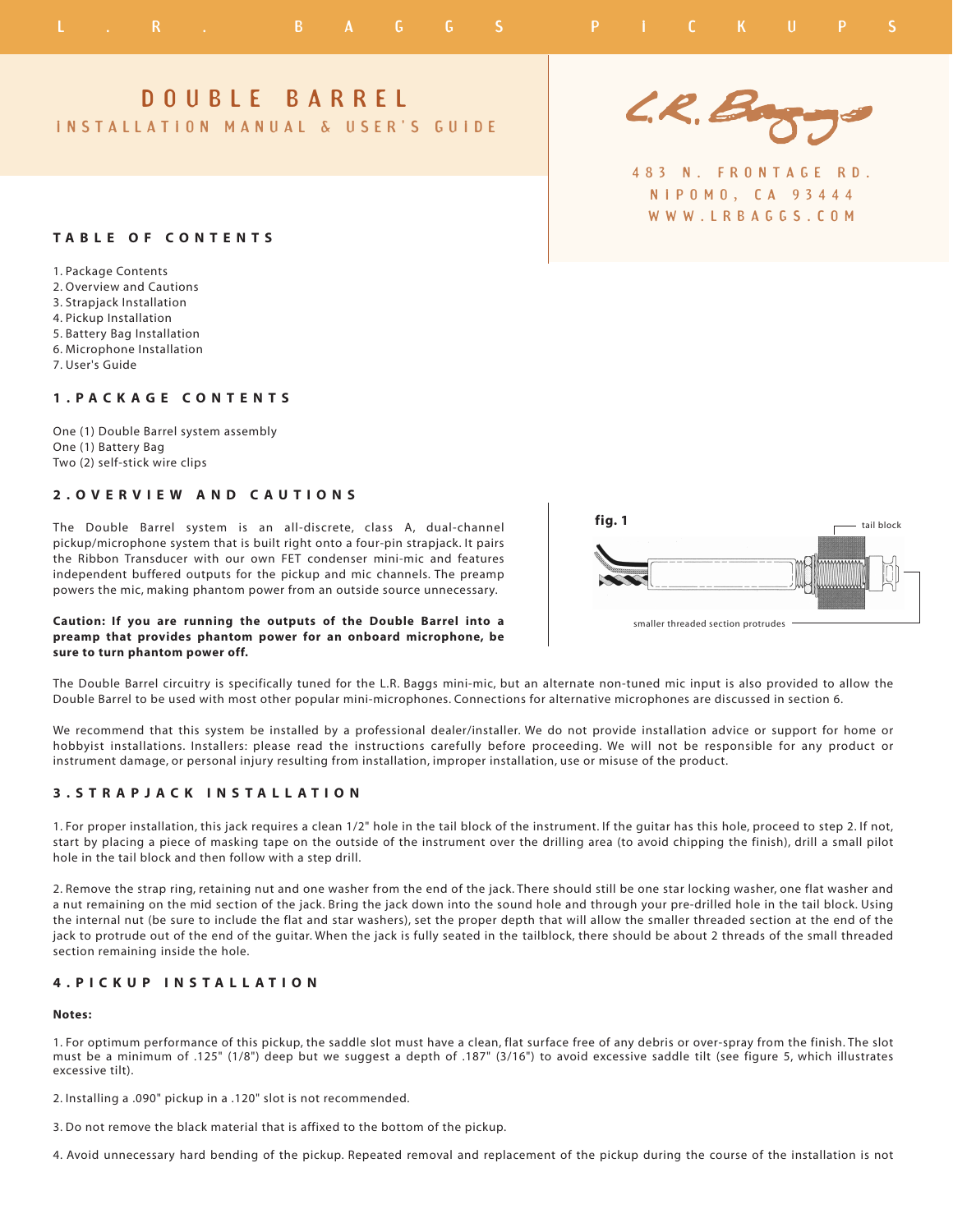advised.

5. Do not use shims under the saddle or pickup as a remedy for string balance problems or to adjust the action.

6. Failure to secure the loose end of the pickup under the bridge will produce bizarre audio consequences and eventually ruin the pickup.

7. The quality of sound, output level, balance and feedback resistance are all determined by how well the pickup mates with the saddle and the bridge. Uneven or partial contact between the saddle and the pickup will cause a boomy sound with low output, excessive body sensitivity and poor string balance.

#### **Installation:**

1. Remove the strings from the guitar. To duplicate the string height exactly, scribe a line along the front edge of the saddle where it extends above the bridge. The line will later be used as a guide when removing material from the bottom of the saddle to compensate for the thickness of the pickup (.025" total).

2. Remove the saddle to drill the hole for the pickup. The drill bit needs to be as large as the saddle slot will allow. Inspect the inside of the guitar and note the position of the braces in relation to the saddle slot. Drill at either end of the slot on the side that will enable you to avoid all braces as you penetrate the top, as shown in figures 2 and 3.

3. Feed the pickup into the slot from inside the guitar with the yellow side up. Inserting a toothpick or similar object through the hole from the outside is helpful in finding the location of the hole on the inside of the guitar. Sand the bottom surface of the saddle on a belt sander until the scribe line (from step 1) is just slightly above the bridge top. Finish sanding the bottom by hand. It is best to do this against a machined flat surface with fine sand paper. Use a straight edge with a strong light source to inspect the flatness of your saddle.

**Important:** The fit of the saddle in the slot is the single most important factor in this installation. It is crucial that the bottom of the slot and the lower surface of the saddle be flat to make even contact with the pickup. The saddle should fit in the slot loose enough to be able to be just pulled out with your fingertips. If it is too tight or binds at all, this will have a negative effect on the string balance. Likewise, if the saddle is too loose, it will have a substantial forward tilt when under string pressure, causing it to make poor contact with the pickup (see figure 5) .

A saddle that fits correctly in the slot will have a slight forward tilt under string pressure (see figure 4). It is necessary to compensate for this angle by intentionally sanding a slight tilt in the bottom of the saddle so that when it leans forward it sits flat on the pickup (see figure 3). The saddle material can be a key element in curing string balance problems. This pickup responds most favorably to a rigid saddle material such as Micarta or bone. Using softer,



more flexible materials may cause the outside strings to be lower in volume than the other strings.

If you are replacing the saddle, prepare the bottom of the new one as explained above (see step 3). Place it in the slot and scribe the same line on the front of it like the original saddle. To duplicate the action, lay the old saddle on the new one, match up the scribe lines, and trace the shape of the old saddle onto the new one. We recommend either bone or Micarta for your saddle. Softer materials tend to sound overly boomy.

4. Insert the pickup all the way into the slot, place the saddle on top of it and temporarily secure it with a piece of tape. Remove the backing from the adhesive on the end of the pickup hanging inside the guitar and attach it to the bridge plate or the underside of the top as shown in figures 6 or 7. Be careful not to place the adhesive over the bridge pin holes.

5. Choose a location for the wire clip and secure the pickup wire.

# **5 . B A T T E R Y B A G I N S T A L L A T I O N**

Stick the double-sided adhesive to an easily-accessible spot inside of the guitar. The battery can then be removed by opening the flap on the bag and pulling out the battery.

A wire clip has been provided to secure the battery bag wire to the inside of the guitar.

## **6 . M I C R O P H O N E I N S T A L L A T I O N**

The L.R. Baggs mini-microphone is designed to be positioned on the inside of the guitar, against the back and generally in the lower half of the guitar. Figure 8 shows a recommended mic placement; use this as a starting point.

1. To position the mic, fashion a simple placement tool out of a wire coat hanger or a measure of 12- to 14-gauge copper wire. The tool should be approximately 1 1/2 feet long and have a U shape at one end for lightly gripping the small foam block that houses the mic.